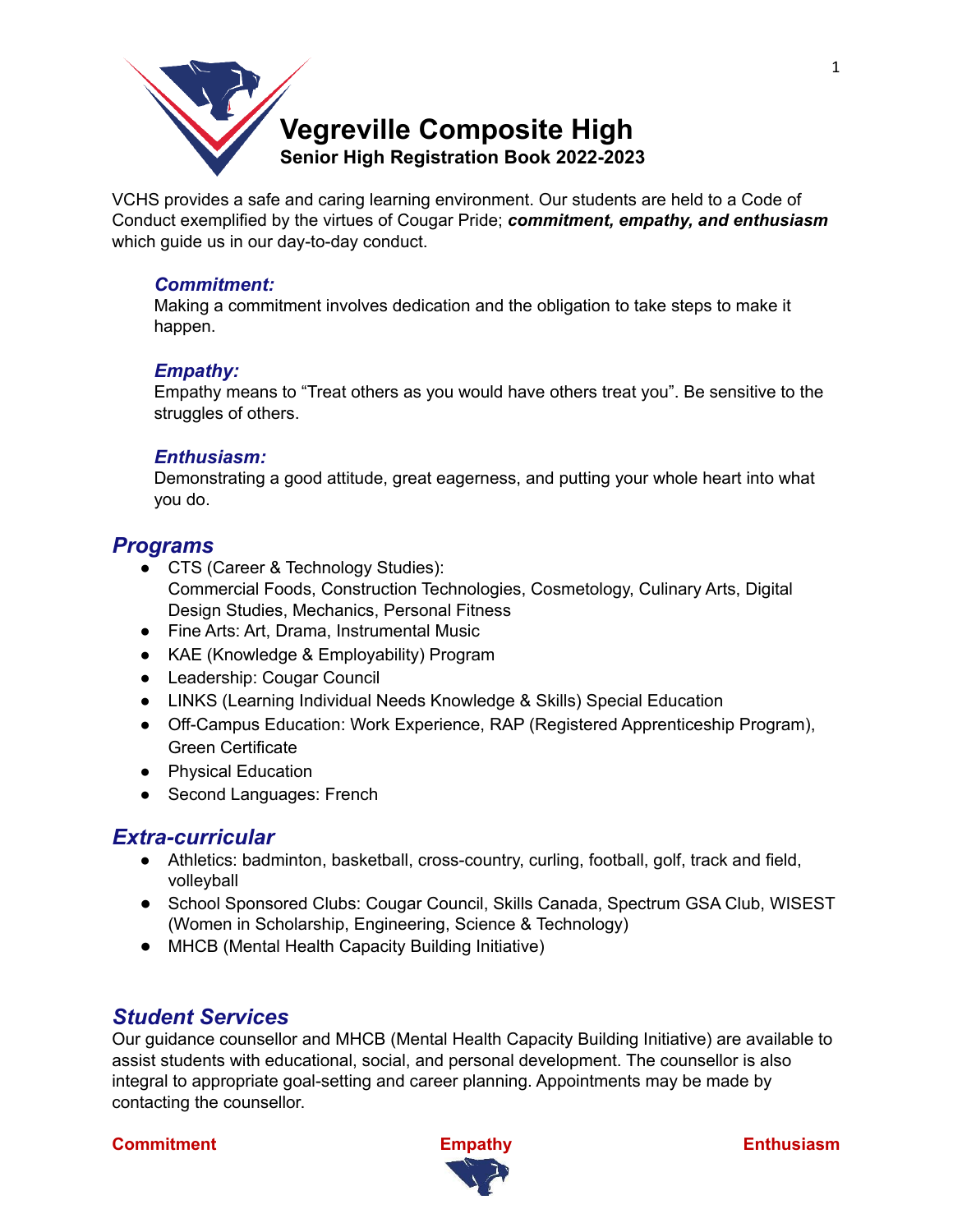# *Grade 10 - Required Courses:*

English Language Arts 10 level Mathematics 10 level Science 10 level Social Studies 10 level Physical Education 10/CALM (Career and Life Management) 20

# *Grade 11 - Required Courses:*

English Language Arts 20 level Mathematics 20 level Science one 20 level Social Studies 20 level

# *Grade 12 - Required Courses:*

English Language Arts 30 level Social Studies 30 level

# *Elective Courses:*

- Aboriginal Studies
- Art
- Commercial Foods
- Construction Technologies
- Cosmetology
- Creative Writing
- Culinary Arts
- Digital Design Studies
- Drama
- Forensics
- French
- General Psychology
- Green Certificate
- Instrumental Music
- Learning Strategies
- Legal Studies
- Marketing & Management
- Mechanics
- Personal Fitness
- Physical Education
- Psychology Abnormal
- Registered Apprenticeship Program (RAP)
- Tourism
- Work Experience

# *School Fees*

Notice is sent out to parents when fees are calculated mid-September after timetable changes are complete. Payments can be made at school or online by accessing your Parent Portal - RYCOR. School fees are due 30 days after they are assessed. Student school fees need to be in '*good standing'* to be eligible to participate on athletic teams, field trips, graduation activities and other school related activities and events.

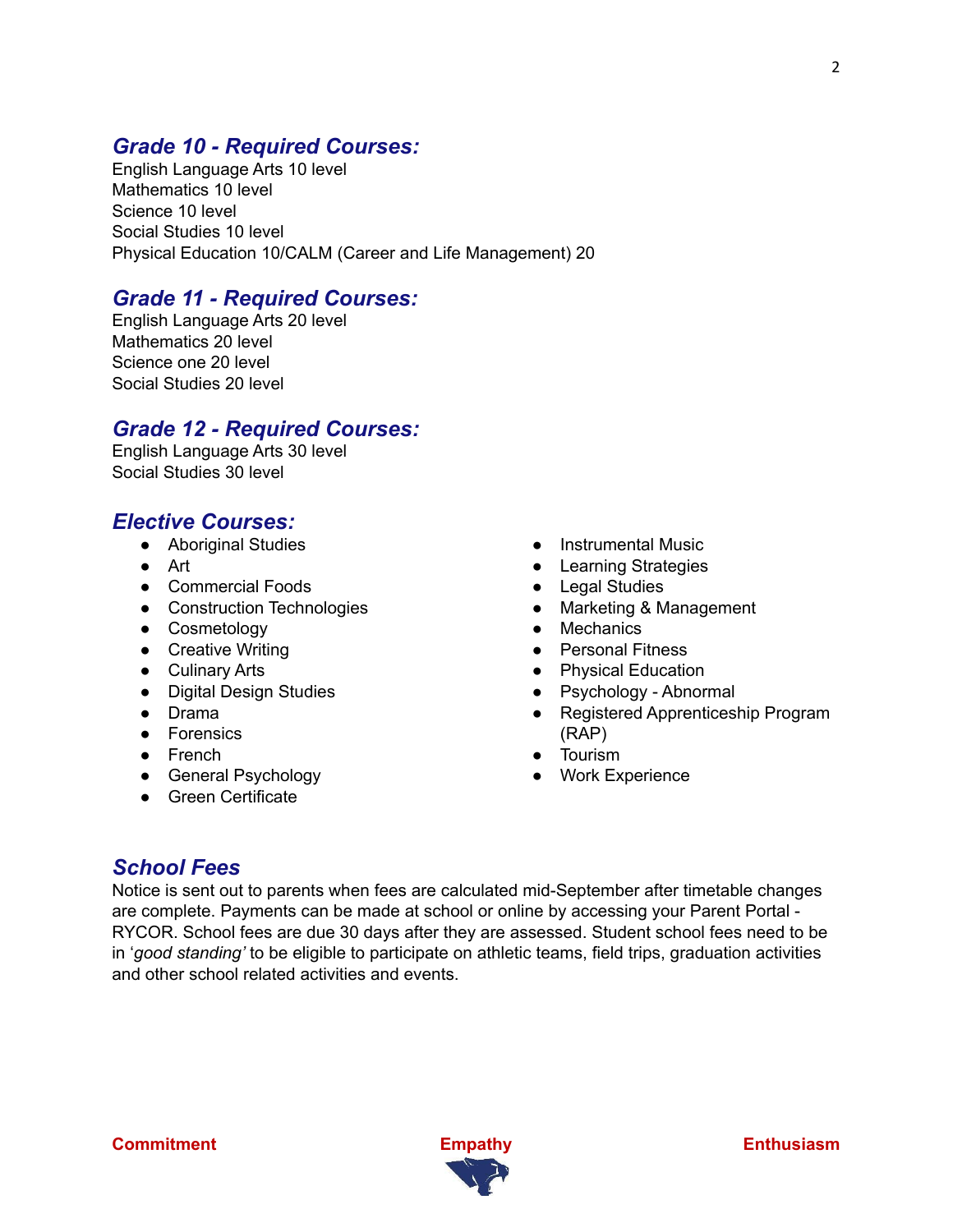# *High School Diploma Requirements*

Alberta Education issues high school diplomas once all diploma requirements are met/completed. Information on high school transcripts, marks and diploma examination rewrites available through students' myPass accounts at [myPass.alberta.ca.](http://www.education.alberta.ca/students/transcripts.aspx)

# *Credit Requirements:*

All students are required to earn a **minimum** of 100 credits in high school, including:

- English Language Arts 30-1 or English Language Arts 30-2.
- Social Studies 30-1 or Social Studies 30-2.
- Mathematics a minimum of 10 credits including a 20 level course.
- Science a minimum of 10 credits including a 20 level course.
- $\bullet$  Physical Education a minimum of 3 credits.
- CALM (Career and Life Management) 3 credits.
- CTS (Career and Technology Studies) or Fine Arts or Second Languages or Physical Education 20 or 30 – a minimum of 10 credits in any combination.
- Grade 12 courses a minimum of 10 credits in 30 level courses in addition to English Language Arts and Social Studies.

# *Certificate of High School Achievement Requirements (Knowledge & Employability Program)*

The requirements indicated in this chart are the minimum requirements of a student to attain a Certificate of High School Achievement. The requirements for entry into post-secondary institutions and workplaces may require additional and/or specific courses.

# *80 credits including the following:*

- English Language Arts 20-2 or 30-4
- Social Studies 10-2 or 20-4
- Mathematics 20-3 or 20-4
- Science 14 or 20-4
- Physical Education 10 (3 credits)
- CALM (Career and Life Management) (3 credits)
- 5 credits in a 30 level Knowledge & Employability Occupation Course or
- 30 level CTS (Career and Technology Studies) Courses **AND**
- 5 credits in 30 level KAE (Knowledge & Employability) Workplace Practicum Course or
- A 30 level Work Experience Course or
- A 30 level Green Certificate Course or
- Special Projects 30 or
- 5 credits in a 30 level RAP (Registered Apprenticeship Program) course

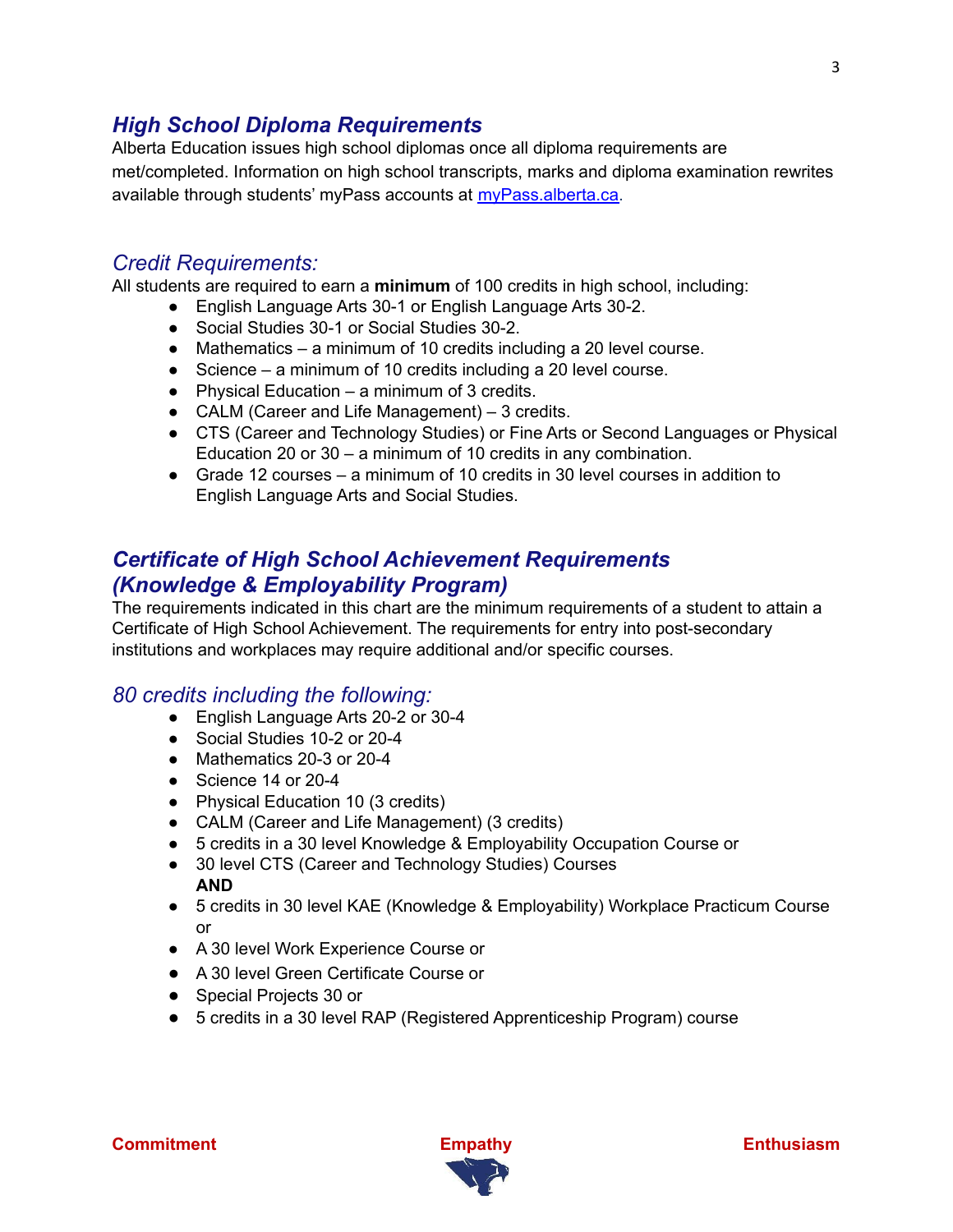# *KAE (Knowledge & Employability) Program*

The KAE Program is designed for students who are interested in pursuing a vocational career or require additional support to meet the requirements for achieving a high school diploma or a Certificate of High School Achievement. The KAE Program focuses on basic skills essential to becoming responsible members of society and skills required for the world of work.

# *LINKS (Learning Individual Needs Knowledge & Skills)*

The LINKS program is a system special education program designed to meet the needs of students with mild to severe cognitive disabilities and/or physical/medical disabilities who require supervision and assistance in personal care, motor skills, social interaction, communication, leisure, recreation, and other aspects of daily living. The focus of the program is to meet the individual developmental needs of students and to allow them to achieve their maximum potential for functional living. Instruction is guided by an ISP (Instructional Support Plan) and builds on individual strengths and needs.

# *Cougar Council Leadership*

Leadership opportunities allow students to develop and expand their communication and teamwork skills planning activities promoting school pride.

# *Core Courses*

# *English Language Arts*

English Language Arts students demonstrate increasing competence in the use of oral and written language and the appreciation and understanding of literature. The skills developed at each grade include reading, writing, speaking, listening, viewing and representing. Students look at texts in a deeper, more thoughtful way and enjoy sharing their opinions and insights with others. The course sequences have been developed to meet the needs, attitudes, interest, and future plans of the students.

# *English Language Arts 10-1*

## 5 Credits

Prerequisite: recommend minimum of 65% in English Language Arts 9

This course offers both literary and language components. Students study and analyze a variety of texts including: non-fiction, fiction, and poetry, drama, and feature films. Based on these texts, students are required to produce personal and critical responses in formats of print and non-print (presentation, visual, etc.). In order to complete the responses successfully, students use and develop their technology skills in presenting and managing information. This course is intended for academic students wishing to further their studies at a post-secondary institution.

# *English Language Arts 10-2*

#### 5 Credits

Prerequisite: recommend 50-64% in English Language Arts 9

This course integrates English Language Arts and life-skills. It allows students to expand their knowledge of language in practical and interesting ways. Greater emphasis is placed on responding, exploring and supporting their own views. Students analyze advertisements, learn about media awareness, increase reading comprehension skills and use a variety of computer programs.

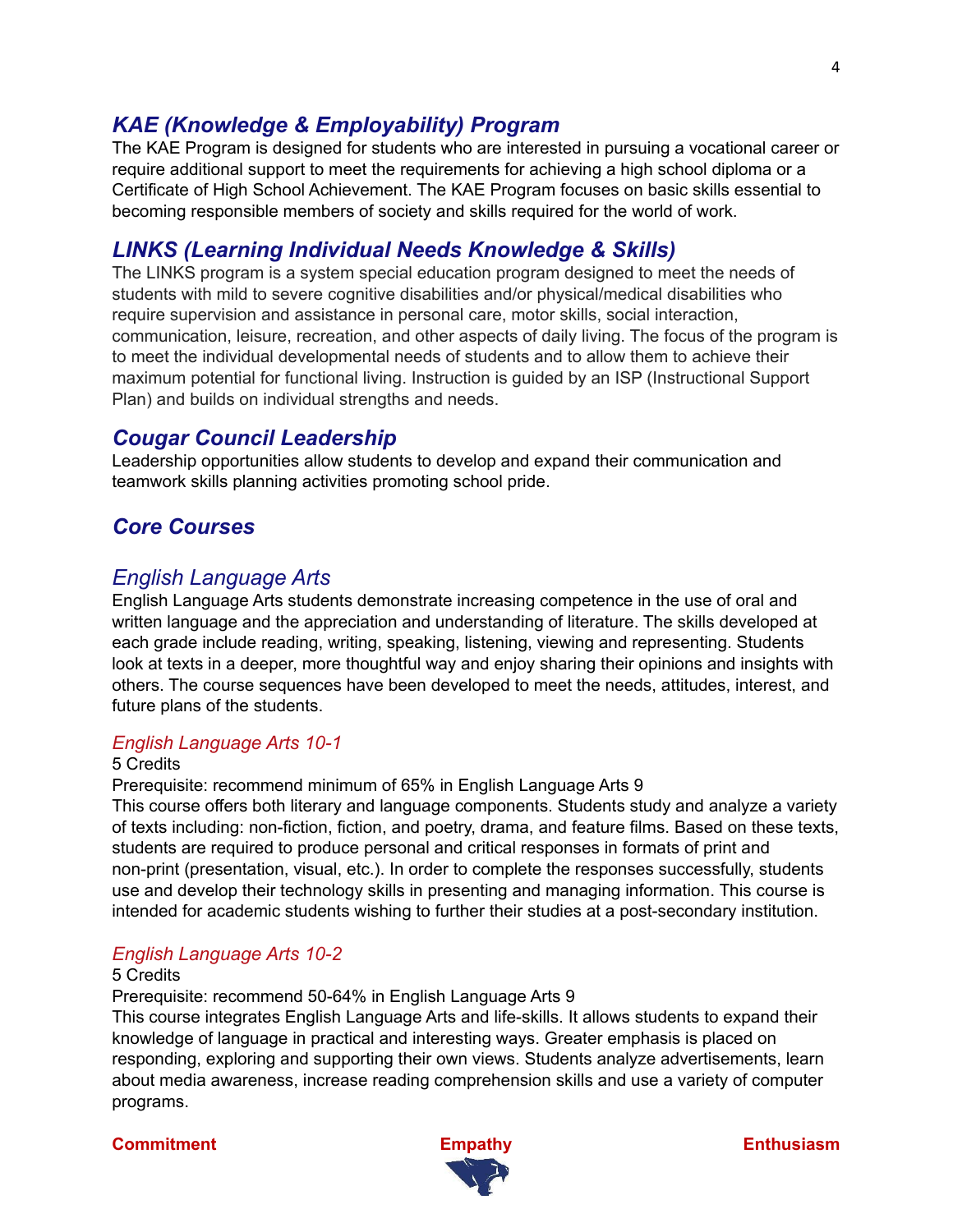# *English Language Arts 10-4 (KAE)*

5 Credits

Prerequisite: below 40% in Language Arts 9 plus recommendation from the Language Arts 9 teacher and/or counselor.

Students will enhance basic language competencies in the areas of: reading, writing, listening, viewing, verbal and nonverbal communications and research.

# *English Language Arts 20-1*

5 Credits

Prerequisite: highly recommend minimum of 60% in English Language Arts 10-1 In English 20-1 students continue to develop essay writing and personal response skills by responding insightfully to various pieces of literature. They will study a novel, a modern play, a Shakespearean play, Canadian themed short stories and a variety of poems. Students grow in their abilities to support their ideas by embedding quotations from literature fluently and persuasively. This course enhances the skills required to take a grade twelve academic English course.

# *English Language Arts 20-2*

5 Credits

Prerequisite: minimum of 50% in English 10-2

This course focuses on improving speaking and writing skills. Students explore short stories, plays and creative poetry. Formal and informal writing increases student confidence in writing.

# *English Language Arts 20-4 (KAE)*

5 Credits

Prerequisite: minimum 50% in English 10-4

Students continue to develop their language competencies and exploration of language in order to become successful communicators. Emphasis is placed on the development and application of reading and writing skills.

# *English Language Arts 30-1*

5 Credits

Prerequisite: highly recommend minimum of 60% in English 20-1

This academic course focuses on the study of literature through novels, short stories, non-fiction and poetry. Emphasis is placed on the study of a Shakespearean and modern play. This course requires a rigorous work ethic and requires a firm commitment to produce work of the highest academic standing.

# *English Language Arts 30-2*

#### 5 Credits

Prerequisite: minimum of 50% in English 20-2

This program is a continuation of English 20-2. Emphasis is placed on practical communication skills rather than a study of literature. It prepares students for the communication demands of the business world. There is a focus on the business letter, the speech, inquiry skills, non-fiction as well as fiction reading. Students continue with the language arts strands of reading, writing, viewing, listening, speaking and representing. Critical thinking skills in practical situations are also stressed.

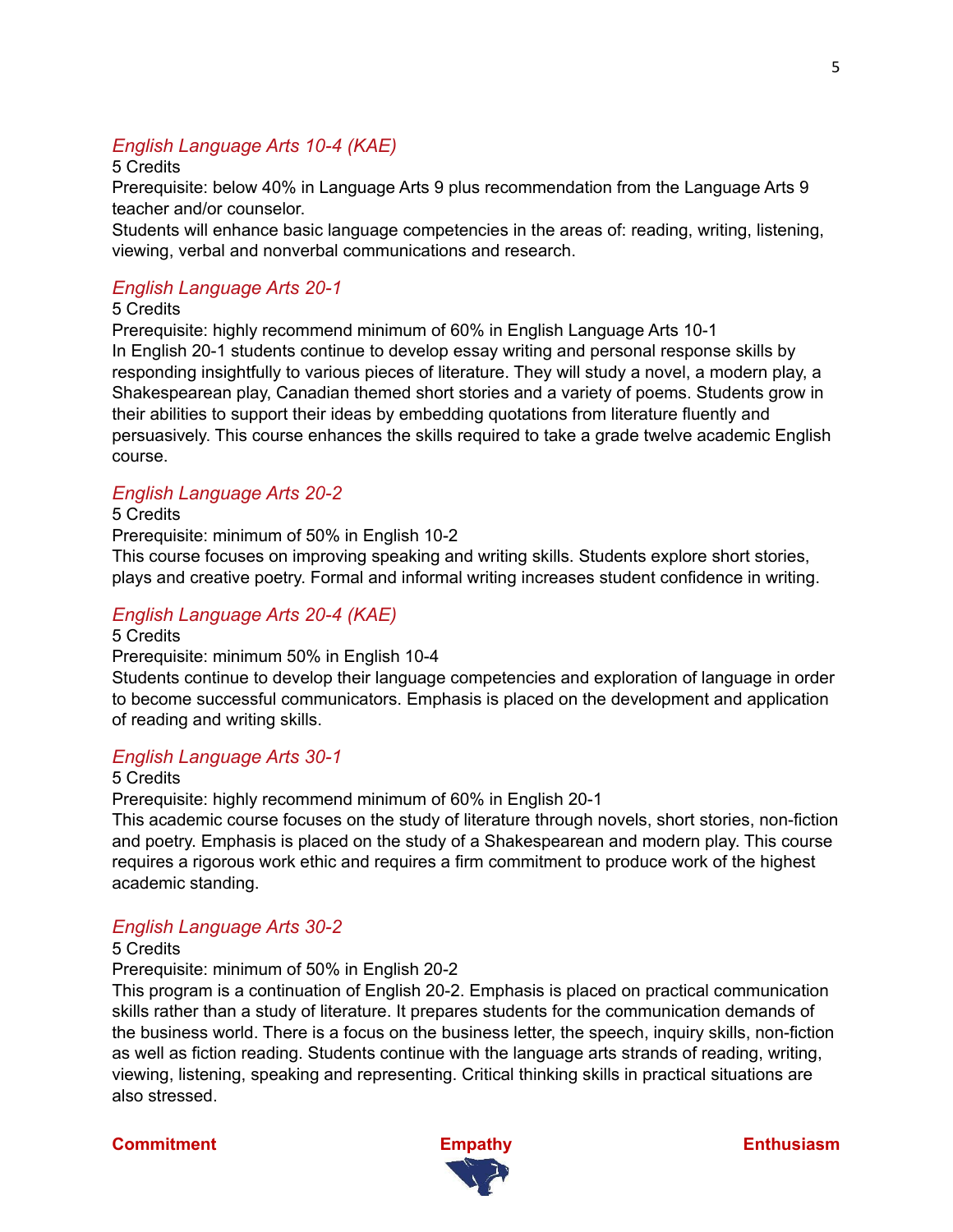# *English Language Arts 30-4 (KAE)*

5 Credits

Prerequisite: minimum of 50% in English 20-4

Students continue to strengthen their skills in language competencies and exploration of language in relation to everyday living. Students who successfully complete this course may earn a Certificate of High School Achievement.

# *Mathematics*

The high school Mathematics program is designed to prepare students to mathematically solve problems, communicate and reason, make connections between concepts and their applications, and make informed decisions as a contributor to society. The Mathematics program provides all students with a strong foundation of knowledge, processes, and problem-solving strategies.

## *Mathematics 10C*

#### 5 Credits

Prerequisite: highly recommend minimum of 65% in Mathematics 9

This combined course is the starting point for both the "-1" and the "-2" course sequences. Each topic area requires that the students develop a conceptual knowledge base and skill set that will be useful in both subsequent course sequences. Specific topics of study include relations and functions, exponents, surface area and volume, factoring of polynomials, and trigonometry.

## *Mathematics 10-3*

#### 5 Credits

Prerequisite: recommend minimum of 40% in Mathematics 9

Mathematics 10-3 is designed to provide students with the mathematical understandings and critical-thinking skills identified for entry into the majority of trades and for direct entry to the workforce (note: some trades occupations may require a more rigorous mathematics background). Specific topics of study include finance, geometry, measurement and trigonometry.

# *Mathematics 10-4 (KAE)*

#### 5 Credits

Prerequisite: below 40% in Mathematics 9 plus recommendation from the Mathematics 9 teacher and/or counselor. This KAE course is designed for students completing the Certificate of High School Achievement. Math 10-4 provides a review of basic math skills and an introduction to daily financial math.

# *Mathematics 20-1*

### 5 Credits

Prerequisite: recommend minimum of 65% in Mathematics 10C

This course sequence is designed to provide students with the mathematical understandings and critical-thinking skills identified for entry into **post-secondary programs requiring calculus**. Topics in this sequence include sequences and series, trigonometry, quadratics, absolute values, radicals, inequalities, system of equations*.*



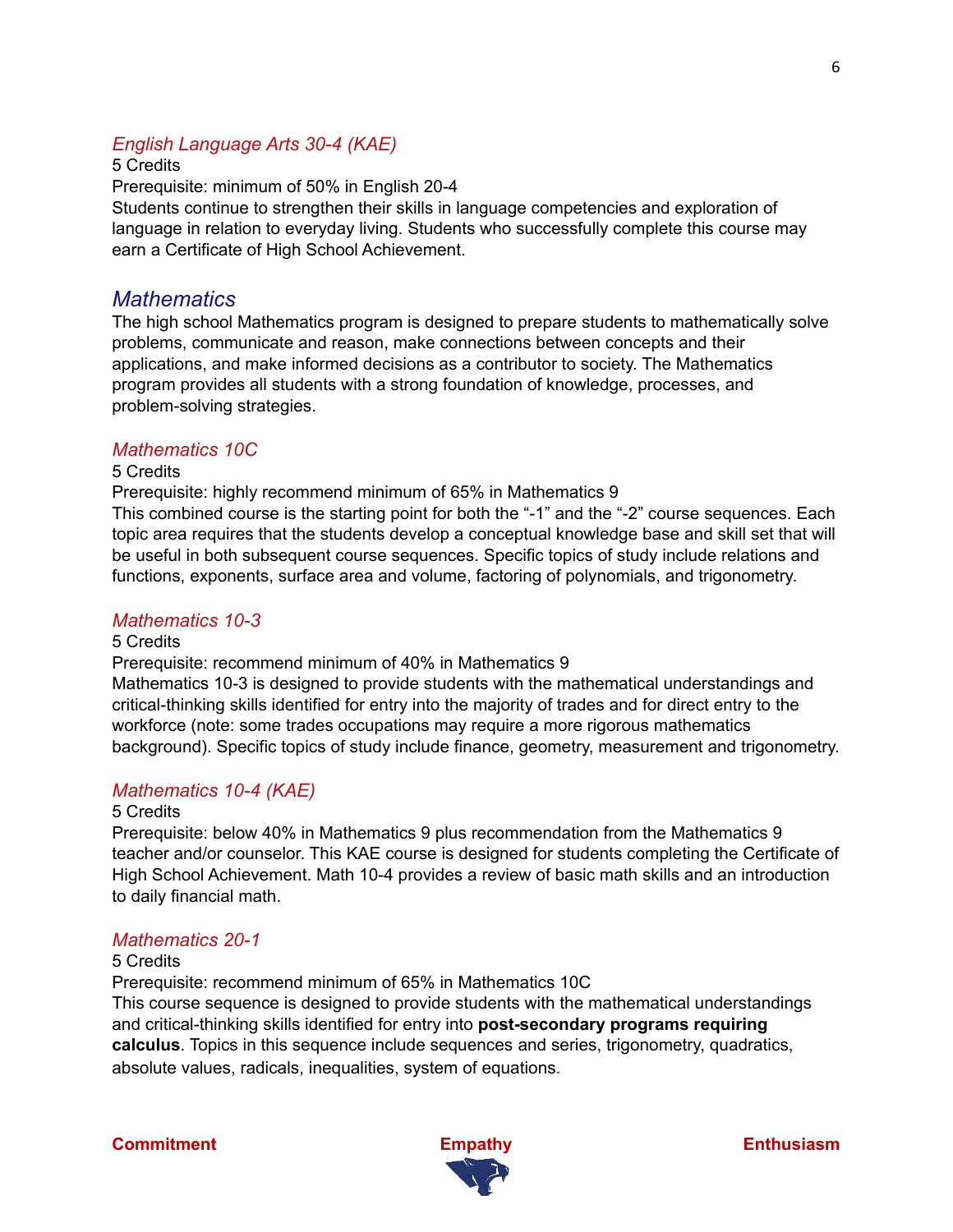# *Mathematics 20-2*

5 Credits Prerequisite: minimum of 50% in Mathematics 10C This course is intended for students who plan on entering a **post-secondary field not requiring calculus**. Specific topics of study include reasoning, trigonometry, statistical reasoning, radicals, quadratic functions and equations.

#### *Mathematics 20-3*

#### 5 Credits

Prerequisite: minimum of 50% in Mathematics 10-3

The course is intended for students who intend to enter an apprenticeship or trade program or who plan on entering the workforce after graduation. Students in Mathematics 20-3 study measurement involving triangles, 2D and 3D objects, scale diagrams, analyze and interpret graphs, personal finance mathematics, surface area and volume.

## *Mathematics 20-4 (KAE)*

#### 5 Credits

Prerequisite: minimum of 50% in Mathematics 10-4

Students in Math 20-4 review basic mathematic skills and daily financial math. Topics covered include: decimals, fractions, measurement (both Imperial and Metric), and consumer math. Consumer math focuses on income, consumer credit and independent living.

#### *Mathematics 30-1*

#### 5 Credits

Prerequisite: Recommend minimum of 65% in Mathematics 20-1

This course is intended for students who intend to take calculus in their Grade 12 year or are entering a **post-secondary program requiring calculus**. The course covers concepts in transformations, logarithms, trigonometry, polynomial functions, permutations and combinations, the fundamental counting principle and the binomial theorem.

#### *Mathematics 30-2*

#### 5 Credits

Prerequisite: minimum of 50% in Mathematics 20-2 or minimum of 40% in Mathematics 20-1 This course is designed for students **planning to attend university but not necessarily in a math related field**. This course covers concepts in set theory, logic puzzles, probability, permutations, combinations, the fundamental counting principle, rational expressions, logarithms, polynomials and sinusoidal data. **Note: It is very important that students realize that this course has rigor and is accepted for post-secondary as entrance requirements.**

## *Mathematics 30-3*

#### 5 Credits

Prerequisite: minimum 50% in Mathematics 20-3

This course is designed for students who intend to enter an apprenticeship or trades program or who plan on entering the workforce after graduation. It covers such mathematical concepts as measurement, trigonometry, transformations of shapes, logic problems and puzzles, personal finance, linear relations and statistics and probability.



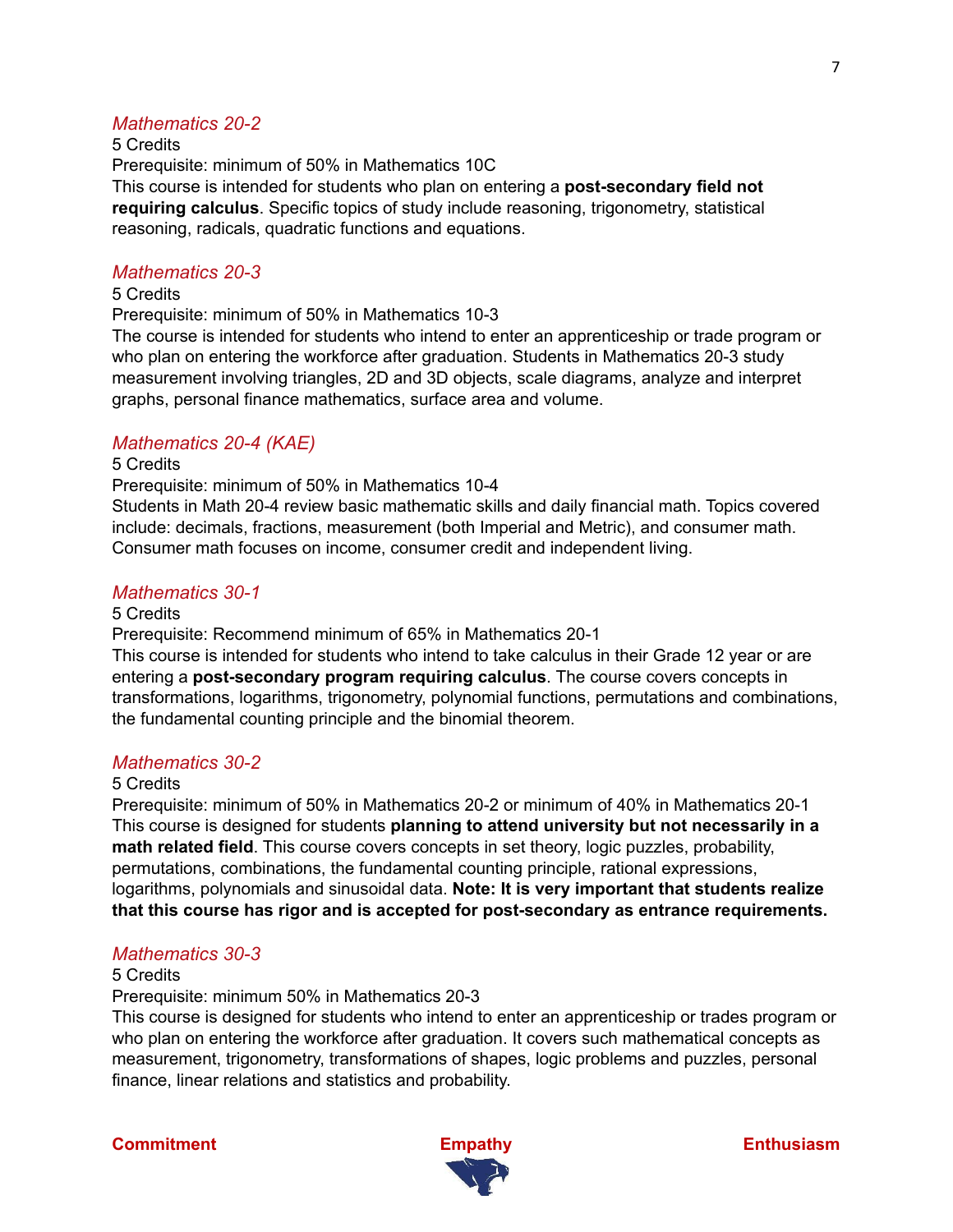## *Mathematics 31 (Pre-Calculus)*

#### 5 Credits

Co-requisite: Mathematics 30-1

Mathematics 31 is designed to introduce students to the mathematical methods of calculus. The course builds on students' existing knowledge from the Mathematics 10C, 20-1 and 30-1 curriculum, and expands this knowledge into the understanding of limits, derivatives, and integral calculus. Emphasis in this course will be placed on preparation to further study calculus in university or technical schools.

## *Science*

The high school Science program is designed to provide opportunities for students to develop knowledge, skills and attitudes that they need to explore interests and prepare for further education and careers. It is guided by the vision to enable students to become a scientific literate member of society and maintain a sense of wonder and awe at the world around them.

#### *Science 10*

#### 5 Credits

Prerequisite: recommend minimum of 60% in both Science 9 and Mathematics 9 This course is the starting point for the Biology 20, Chemistry 20, Physics 20 and/or Science 20 course sequences. Specific topics of study include chemical change, technological systems, living systems, energy flow in global systems.

### *Science 14*

### 5 Credits

Prerequisite: recommended when marks are below 60% in Science 9

It is a practical course for those not planning to attend a post-secondary institution and continuing on to Science 24 which qualifies students for an Alberta High School Diploma. This course covers four main themes: properties of matter, energy transfer technologies, matter and energy in living systems and matter and energy in the environment.

### *Science 10-4 (KAE)*

#### 5 Credits

Prerequisite: below 40% in Science 9 plus recommendation from the Science 9 teacher and/or counselor

This is a practical course which leads to Science 20-4 and qualifies a student for an Alberta Certificate of High School Achievement. This is a general, practical based course which covers four themes: investigating properties of matter, understanding energy transfer technologies unit, investigating matter and energy in living systems, and investigating matter and energy in environmental systems.

#### *Science 24*

#### 5 Credits

Prerequisite: minimum of 50% in Science 14

Students study the role of science in society and its relationship with technology. The four units used to acquire these skills are: applications of matter and chemical change; understanding common energy conversion systems; disease defense and human health and motion; change and transportation safety. Completion of this stream will qualify the student for their science credits for their Alberta High School Diploma.



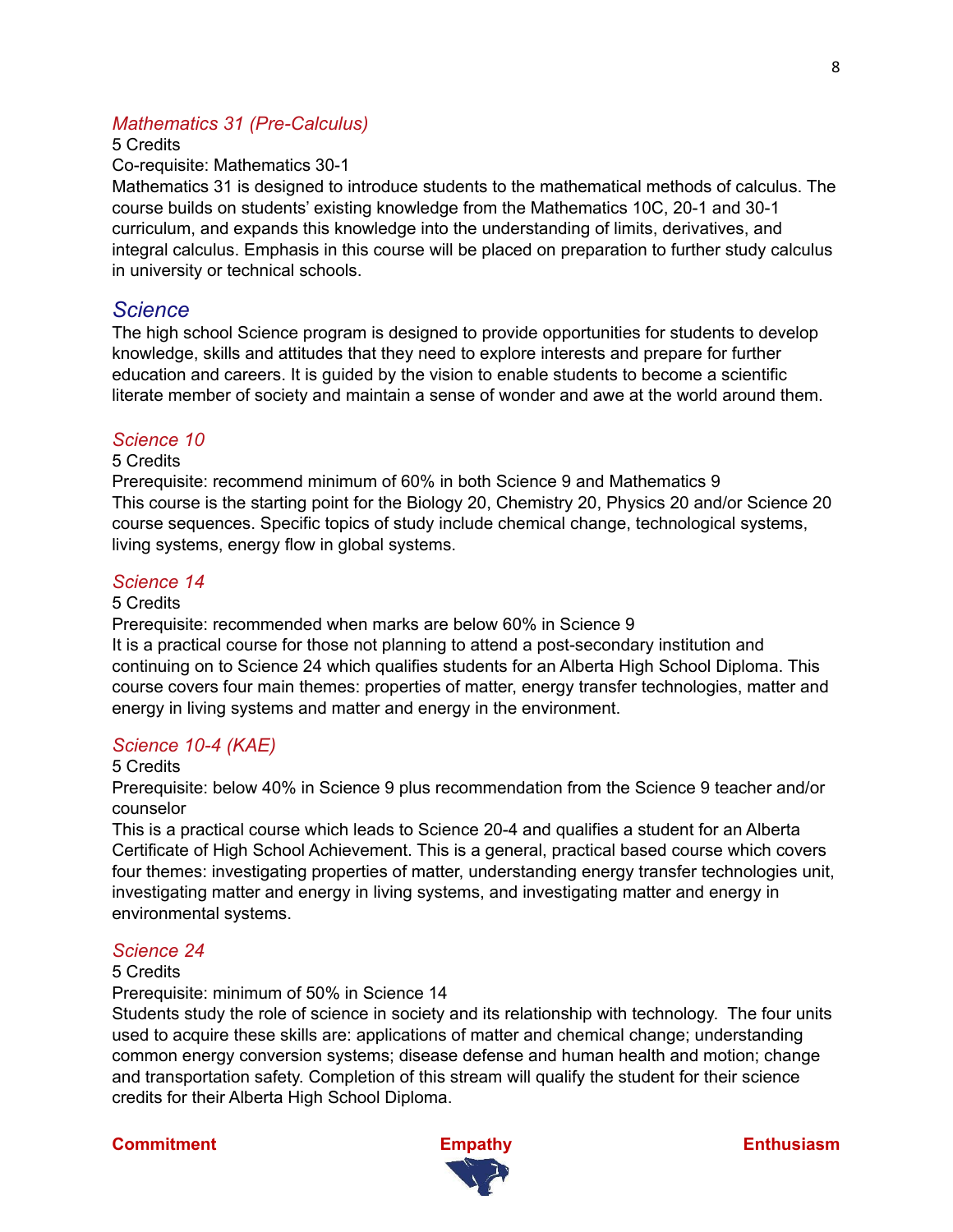## *Science 20-4 (KAE)*

### 5 Credits

Prerequisite: minimum of 50% in Science 10-4

This course is project based and emphasizes practical work. It covers the same basic units as Science 24, including application of matter and chemical change; understanding common energy conversion systems; disease defense and human health; and transportation safety.

# *Biology*

This program investigates life sciences and is recommended for students interested in further study in biological sciences and/or a career in sciences.

## *Biology 20*

### 5 Credits

Prerequisite: recommend minimum of 60% in Science 10

Topics studied include the biosphere, ecosystems and population change, cellular respiration and photosynthesis, and human systems including nutrition and the digestive system, the circulatory system and immunity, the respiratory system, the excretory systems, and the motor system.

#### *Biology 30*

### 5 Credits

Prerequisite: recommend minimum of 60% in Biology 20

There are four major areas of study in Biology 30. These include the nervous and endocrine (hormone) systems, human reproduction and development, cell division, genetics, molecular biology, and population and community dynamics.

# *Chemistry*

This course stream is recommended for those intending to follow careers in life sciences, physical sciences and applied sciences.

## *Chemistry 20*

### 5 Credits

Prerequisite: recommend minimum of 60% in Science 10

This course consists of four units of study: diversity of matter and chemical bonding, gases, matter as solutions, acids and bases; and quantitative relationships in chemical change. This course includes an extensive laboratory component aimed at developing student interest in scientific inquiry, collaborative skills, environmental stewardship and safe practices.

## *Chemistry 30*

#### 5 Credits

Prerequisite: recommend minimum of 60% in Chemistry 20

The themes of change, energy, matter, and systems are studied in terms of thermochemical changes (heat energy of chemical reactions), electrochemical changes (electrical energy changes), and chemical equilibrium focusing on acids and bases, and chemical change of organic compounds. This course includes an extensive laboratory component aimed at developing student interest in scientific inquiry, collaborative skills, environmental stewardship and safe practices.

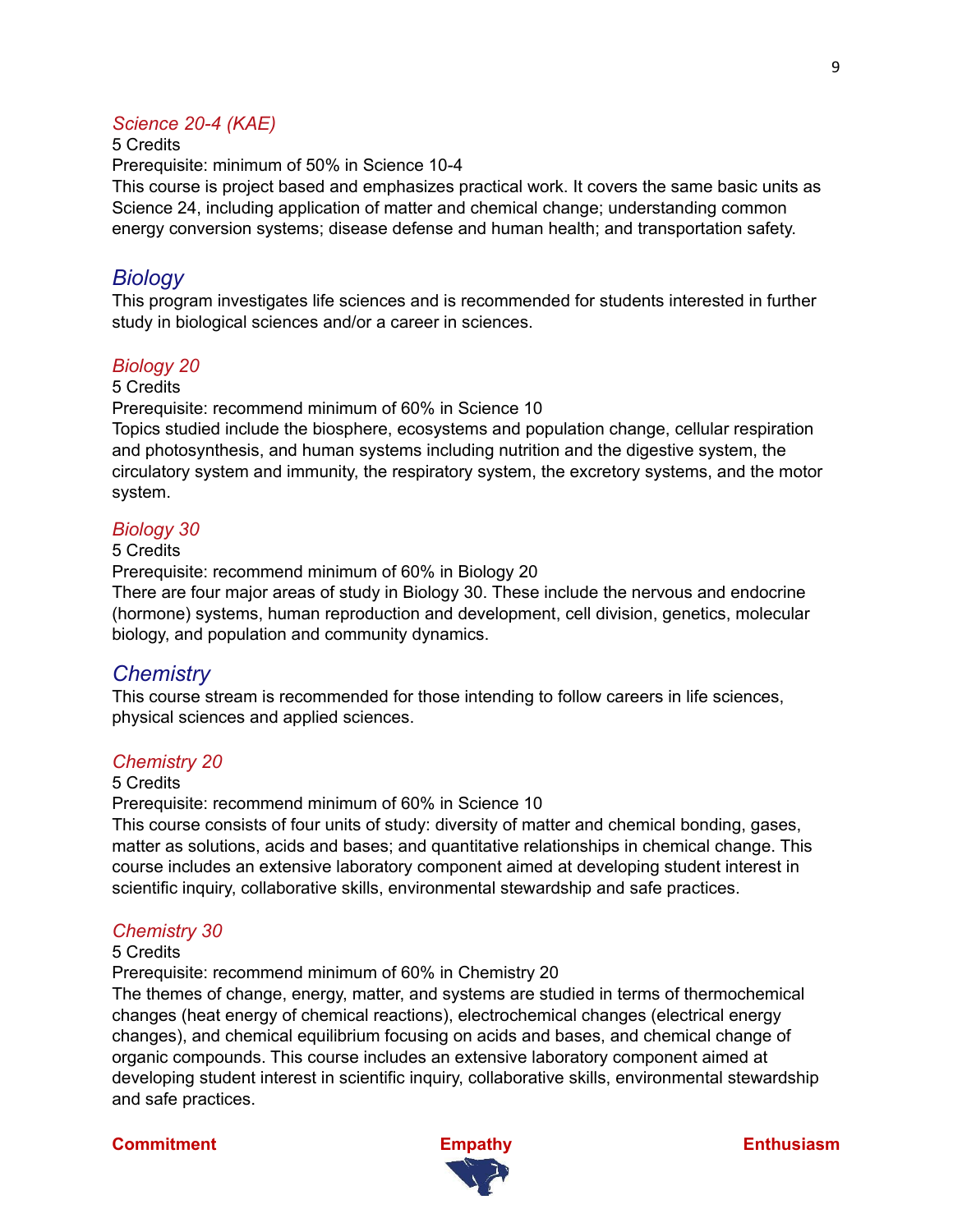# *Physics*

Physics is an academic program recommended for students interested in careers and/or further study in the sciences, engineering, applied sciences and the technologies. Students registering in the Physics program are strongly advised to take Math 10C, 20-1 and 30-1.

## *Physics 20*

#### 5 Credits

Prerequisite: recommend minimum of 60% in both Science 10 and Mathematics 10C The main focus of this challenging course is to develop an understanding of the physics of motion through experiments and mathematical models. The goals of this course are not limited to knowledge of the course content. Students are also expected to demonstrate critical and creative thinking skills. The units of study include: motion in 1D and 2D, forces and energy, circular motion and gravitation, and simple harmonic motion and waves.

## *Physics 30*

#### 5 Credits

Prerequisite: recommend minimum of 60% in Physics 20

Diversity of matter and energy are the predominant themes in this course. As in Physics 20, students will continue to develop their independent problem solving and critical and creative thinking skills. The units of study include: conservation of momentum, electric and magnetic field theory, electromagnetic radiation (wave and quantum models), and atomic and nuclear physics.

# *Social Studies*

Social Studies courses assist students in acquiring the basic knowledge, skills and attitudes needed to be responsible citizens and contributing members of society. Students learn to use problem-solving, decision-making and critical and creative-thinking strategies to address issues. The context of the courses draws upon history, geography, economics, other social sciences, the behavioral sciences and the humanities.

## *Social Studies 10-1*

#### 5 Credits

Prerequisite: recommend minimum of 60% in Social Studies 9 Students study how globalization shapes our world today. They learn how the world is interconnected and interdependent via global trade, transportation, communication technology and media.

# *Social Studies 10-2*

## 5 Credits Prerequisite: recommend 40-59% in Social Studies 9 Students in 10-2 follow the same curriculum as 10-1 with less emphasis on major writing assignments.

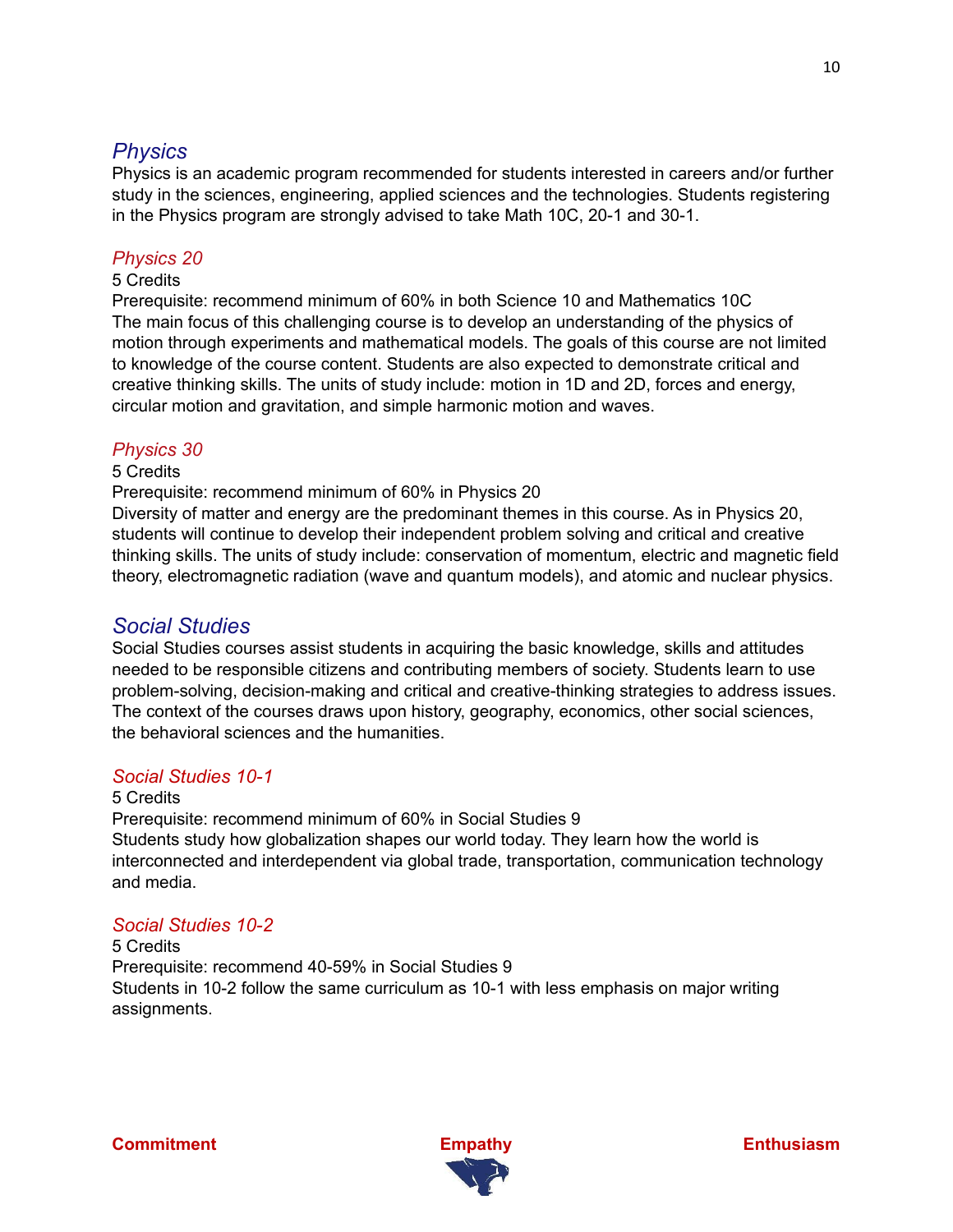# *Social Studies 10-4 (KAE)*

### 5 Credits

Prerequisite: below 40% in Social Studies 9 plus recommendation from the Social Studies 9 teacher and/or counselor.

Students explore the effects of globalization on lands, cultures, human rights and quality of life. They also study the effects of globalization on peoples in Canada and other locations, including the impact on Aboriginal and Francophone communities.

## *Social Studies 20-1*

#### 5 Credits

Prerequisite: recommend minimum of 60% in Social Studies 10-1

Students increase their essay writing and research skills. Current events is a daily component of the class. Nationalism and its development through history is studied through such world events as the French Revolution, Napoleon, World War I, World War II, the breakup of Yugoslavia, the Palestinian question, Aboriginal issues and Quebec separatism.

## *Social Studies 20-2*

#### 5 Credits

Prerequisite: minimum of 50% in Social Studies 10-2

Students in this class study the same concepts as in Social 20-1, but with less emphasis on the essay.

## *Social Studies 20-4 (KAE)*

#### 5 Credits

Prerequisite: minimum of 50% in Social Studies 10-4

Students examine various forms of nationalism and apply their perceptions to their own identity and sense of citizenship. They will investigate the influence of nationalism on historical and contemporary events. Students will explore the impacts of nationalism and internationalism. They develop understandings of First Nations, Métis, and Inuit and Francophone perspectives on nationalism.

# *Social Studies 30-1*

#### 5 Credits

Prerequisite: recommend minimum of 60% in Social Studies 20-1

Social 30-1 explores the origins and complexities of ideologies. The political and economic spectrum is the focus of the entire course. Case studies such as the rise of dictatorships and the Cold War illustrate the differences between political and economic systems. Current events are also an integral component of the course. Social 30-1 focus is on two types of essays; the analysis paper, and the other a position paper.

## *Social Studies 30-2*

#### 5 Credits

Prerequisite: minimum of 50% in Social Studies 20-2

Social 30-2 students explore the origins and complexities of ideologies. The political and economic spectrum is the focus of the entire course. Case studies such as the rise of dictatorships and the Cold War illustrate the differences of the political and economic systems. Using real world examples of current events enhances student understanding of the material covered in class. Social 30-2 students write a number of opinion essays.

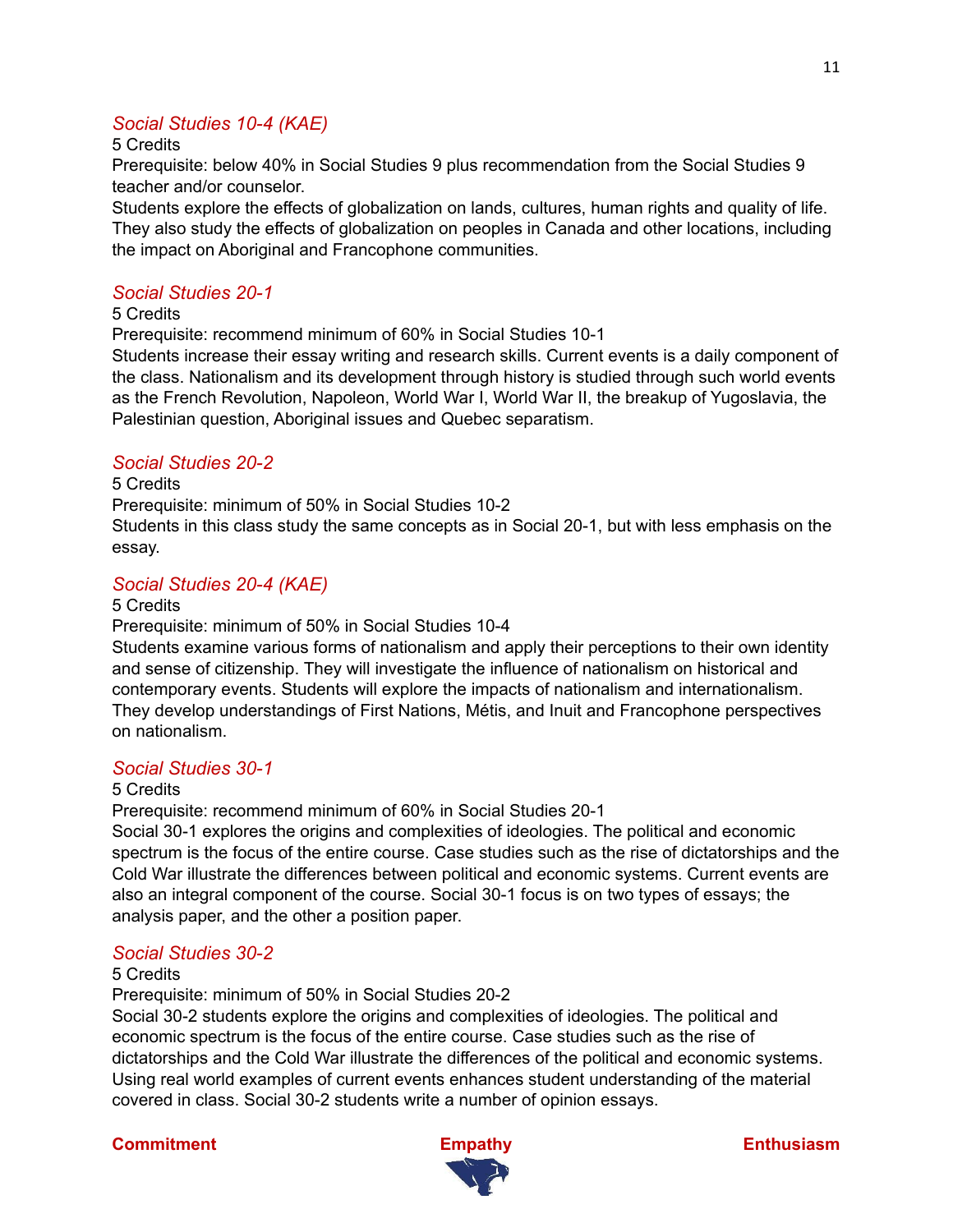# *Elective Courses*

# *Physical Education*

# **General Outcomes of PE Courses at Vegreville Composite High School**

Students in PE classes at VCHS shall:

- 1. Acquire skills through a variety of developmentally appropriate movement activities.
- 2. Understand, experience and appreciate the health benefits that result from physical activity.
- 3. Interact positively with others, demonstrating teamwork and sportsmanship.

## *Physical Education 10 (required for graduation)*

#### 3 Credits

PE 10 activities include: aquatics, badminton, basketball, fitness, dance, flag football, curling, bowling, touch rugby, slo-pitch, volleyball and other games.

## *Physical Education 20*

3 Credits Anticipated fee: \$50.00 Prerequisite: minimum of 50% in Physical Education 10 This course emphasizes individual sports such as tennis, golf, badminton, curling, aquatics, and fitness.

## *Physical Education 30*

3 Credits Anticipated fee: \$27.50 Prerequisite: minimum of 50% in Physical Education 20 This course emphasizes the development of individual and leadership skills in areas such as golf, tennis, bowling, curling, aquatics, badminton, and outdoor education.

# *Second Languages*

# *French 10-20-30-3Y*

#### 5 Credits per level

The goals of French as a Second Language (FSL) 3 year program are to develop students' communication skills, linguistic competence and appreciation of French culture in Alberta, Canada and around the world.

Through various fields of experience and student interests, students will learn to communicate in French:

- To impart and receive information,
- To express emotions and perspectives,
- To get things done,
- To form, maintain and change personal relationships,
- For imaginative purposes and personal enjoyment.

Students will develop and use language-learning strategies to become proficient and reflective learners of French. We concentrate on two main components of language acquisition in this course, which are comprehension and production. Our key learning outcomes (see below) will be covered in 4 different themes through the semester. The students will engage in a wide



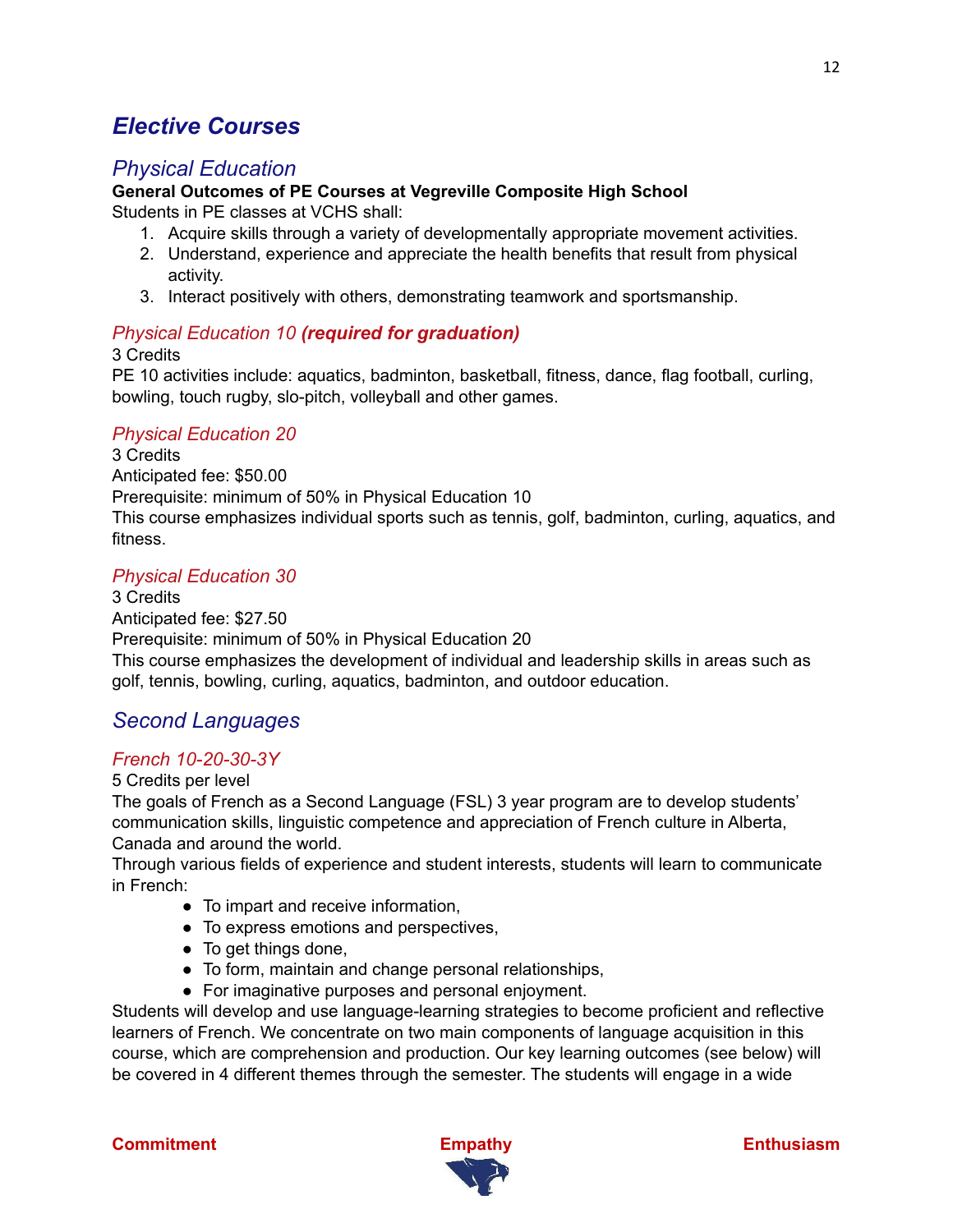variety of project based learning to help deepen their interest and understanding of the French language and culture.

# *Other Courses*

# *CALM (Career and Life Management) 20*

3 Credits CALM is a required course for high school graduation. It covers the following 3 themes: Career and the World of Work, Relationships and Independent Living.

# *Career and Technology Studies (CTS)*

CTS courses are taught in a module format where students are required to complete a number of module outcomes in order to earn specific credits. 30 Level CTS courses can be included in your average when calculating for the Alexander Rutherford Scholarship and may fulfill a portion of the "30-level" graduating requirement.

# *Construction Technologies*

In Construction Technologies, students are trained in processes and procedures relating to carpentry and cabinet making trades. Students gain extensive knowledge of industry standards while working with numerous power tools. Trade oriented math is reinforced in real-world scenarios, such as calculating trusses for a garage roof. This course is recommended for any student pursuing a career requiring 3-dimensional thinking and/or entering the workforce in a trade, as well as students wishing to become proficient in carpentry.

## *Construction Technologies 10*

5 Credits

#### Anticipated fee: \$88.00

This is an introductory course that lays the groundwork for Construction Technologies 20 and 30. Throughout the course, students gain proficiency on power tools and procedures by manufacturing progressively more difficult projects, such as cutting boards, decorative boxes, and garages. Once students have become proficient, they are required to plan, organize, and construct a final project of their choice.

## *Construction Technologies 20*

#### 5 Credits

#### Anticipated fee: \$88.00

In Construction Technologies 20, students move from proficiency towards mastery of tools and procedures. Rather than building several smaller projects, students are required to build larger, more complex projects, including a frame and panel blanket chest with a hidden drawer. This project pushes students to develop 3-dimensional thinking and math skills. The cabinet making trade is emphasized throughout the course.

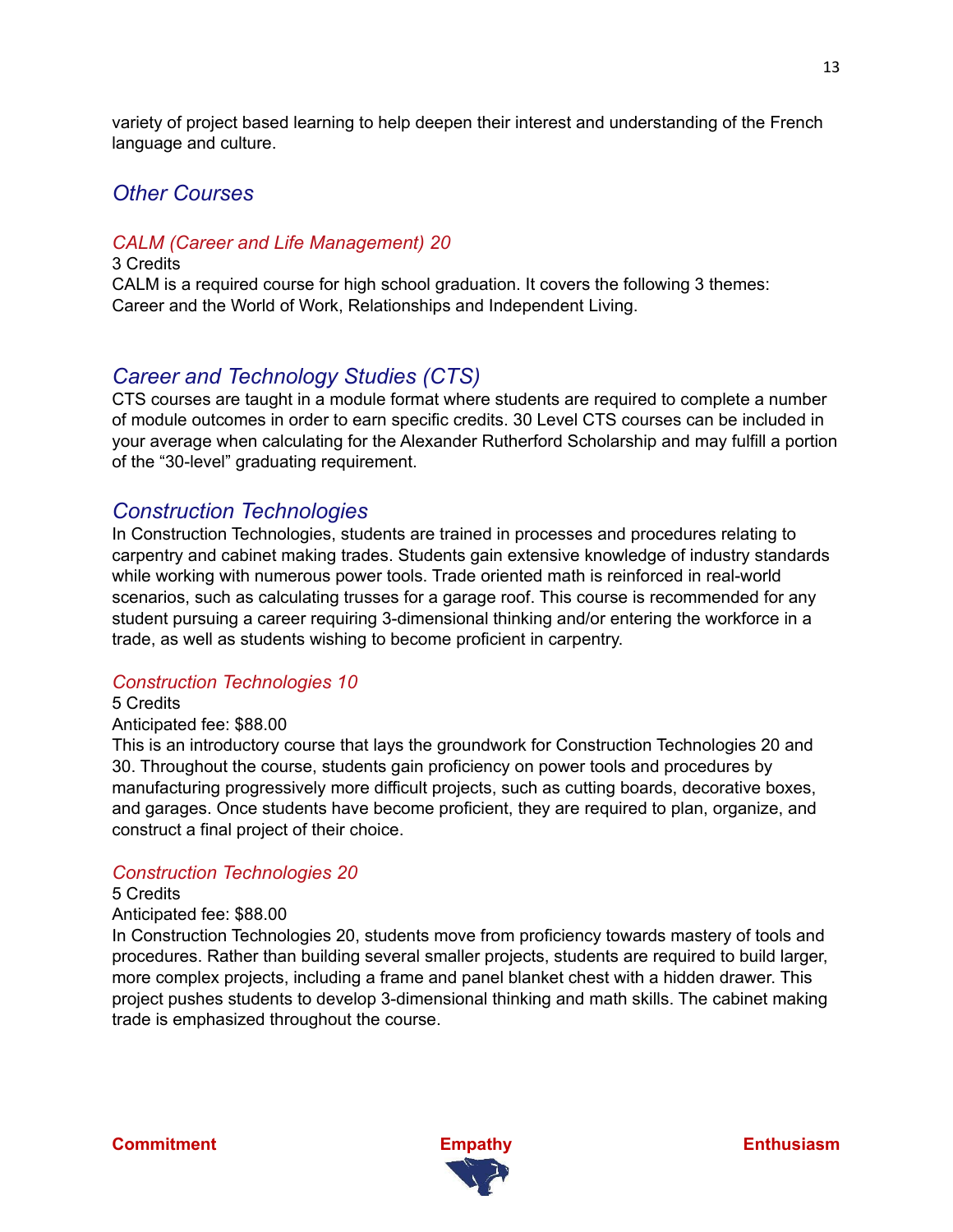# *Construction Technologies 30*

5 Credits

Anticipated fee: \$88.00

Construction Technologies 30 is designed to prepare students to enter the workforce. After passing this course, students will be at a pre-apprenticeship level, ready to start a career in the trades. Students work much more independently than in previous courses, and are more involved in the design phase of their projects. Take this course if you want to start training for your career in cabinet making/carpentry, or you just really love construction.

# *Cosmetology*

In this program students pursue the art and science of beauty care.

# *Cosmetology 10*

5 Credits Anticipated fee: \$75.00 Cosmetology 10 is an introductory program designed to introduce students to hair and skin techniques. Students will learn introductory techniques in hairstyling, permanent waving, skin care, nail care and make-up. A great course to enhance skills you can use at home.

## *Cosmetology 20*

5 Credits Anticipated fee: \$75.00

This course provides a solid foundation for students wishing to pursue a career in cosmetology. The course may focus on either hairstyling or esthetics, or a combination of each. Students learn haircutting, hair coloring, permanent waving body adornment, manicures, make-up, facial waxing and eyebrow tinting.

## *Cosmetology 30*

5 Credits

Anticipated fee: \$75.00

This course builds on the practical skills in coloring, highlighting, hairstyling, scalp care, and color removal, advanced cutting and professional practice. The advanced students also explore more of the Esthetics career in areas such as facial waxing, eyebrow tinting, pedicures, theatrical and spa awareness. Advanced cosmetology also focuses on client services which prepares students for employment in the Cosmetology industry. Self-confidence, speed, accuracy, customer service and work ethic are emphasized.

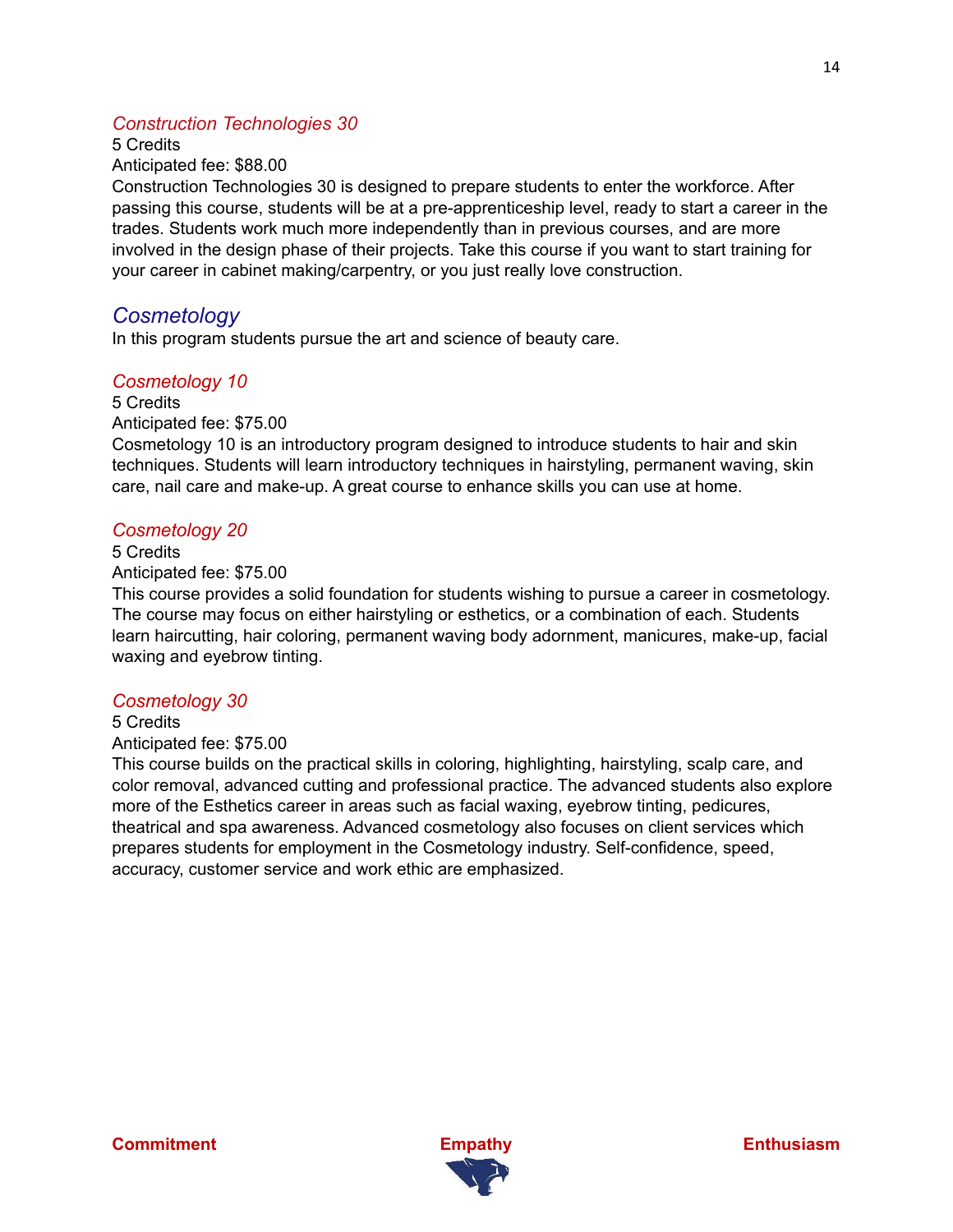# *Commercial Foods 10/20/30*

## Minimum 5 Credits each level

Commercial Foods provides students with an introduction to the food service industry. Whether the desire is to cook well for yourself, your family and friends or you wish to embark upon a career in the foodservice industry, the emphasis is on developing a knowledge of recipes and equipment as well as the development of safe, hygienic and efficient food preparation skills. In addition to achieving credits in their pathways, students in the Commercial Foods program will experience the environment of a real-world commercial kitchen working under a Red Seal Certified chef and baker. Students will develop skills in knife handling, mass food production, food presentation techniques, menu selection, and much more through Cafeteria food preparation, serving, sales, and cleanup, as well as providing food for other school-based events throughout the program. The Commercial Foods program offers students a close-up look at the demands, challenges, and rewards of a fast-paced career working in the commercial kitchen.

# *Culinary Arts 10/20/30*

Minimum 5 Credits each level Anticipated fee: \$70.00

Through a combination of lab work, theory knowledge and employability skills, students will begin to learn advanced cooking techniques and practices. Students will take on advanced recipes and gain in-depth knowledge of Culinary Arts by completing one-credit modules. Opportunities exist for competing in culinary competitions which, for many Vegreville Composite grads, have been valuable for career networking and may also be a stepping-stone to international competitions!

# *Opportunities for Advanced Learning:*

Students who are considering pursuing a career in the food service industry, or who just love to cook, are encouraged to continue enrolling in Culinary Arts. Additional modules may include Entertaining with Foods, International Cuisine and many more. Another option is to apply your time in the cafeteria to gain Work Experience credits.

# *Digital Design Studies*

# 5 Credits

Anticipated fee: \$40.00

Communications Technology is a branch of the MDS branch in CTS (Career and Technology Studies) helps students build their understanding of how people can best share ideas using 2D media. Through various fields of experience and student interests, students will learn to communicate using:

- Raster Graphics & Adobe Photoshop
- Photography
- Vector Graphics & Adobe Illustrator
- Filmmaking & Editing
- Sublimation Printing
- Large Format Printing
- Basic Presentation Skills
- Sketching 3D objects and orthographic drawings
- CAD modelling
- Planning and creating sketch models for product and furniture designs
- Interior and exterior design for homes and spaces

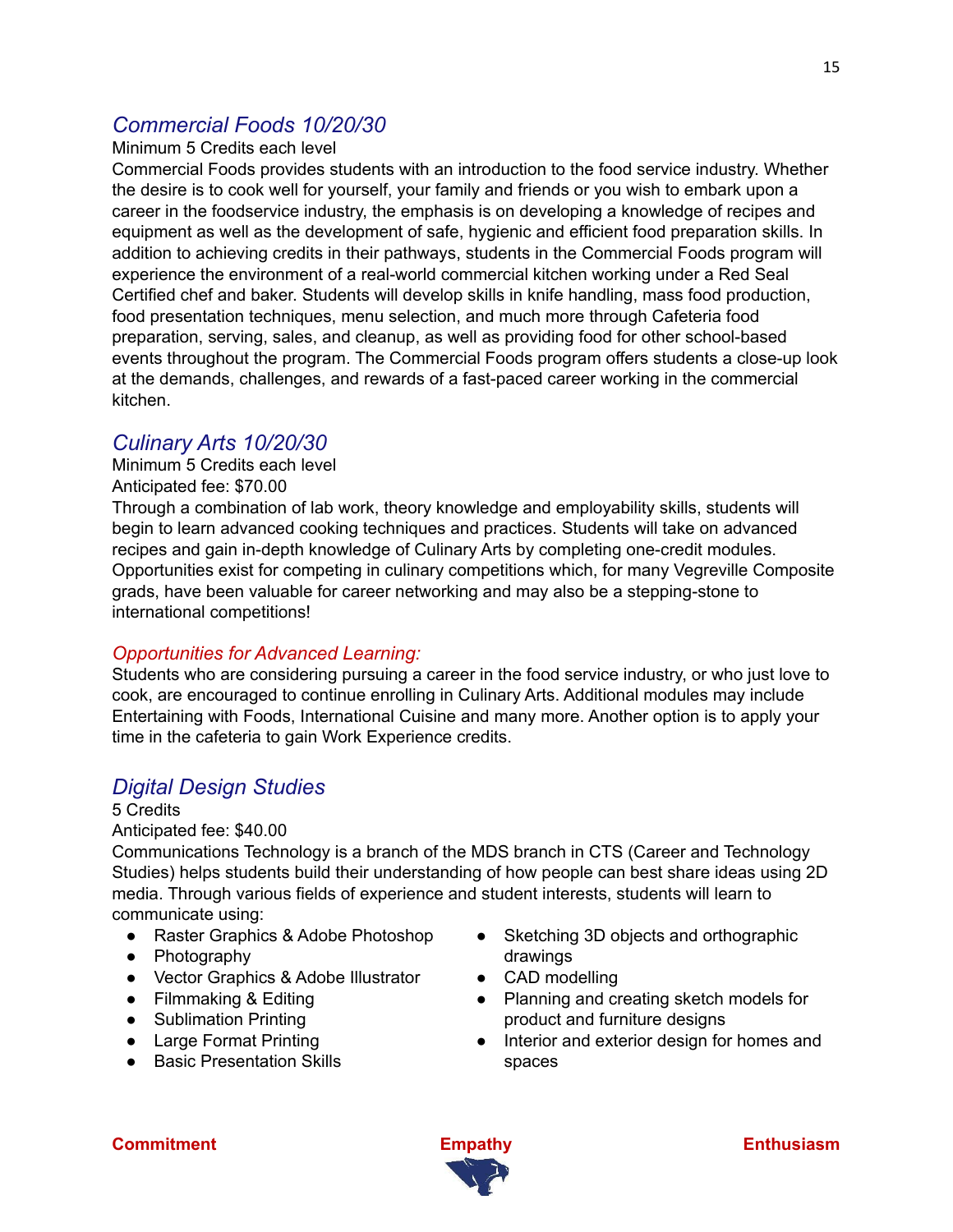# *Mechanics*

Mechanics is designed to provide students with an opportunity to develop safe work habits and the basic skills needed to work in a Mechanics shop. Whether students are planning a career in the industry or simply want to be an informed vehicle owner, Mechanics is an excellent opportunity for all students.

# *Mechanics 10*

5 Credits

Anticipated fee: \$75.00

Mechanic Modules at the Introductory Level Include: Shop Safety, Mechanics Tools & Materials, Vehicle Service & Care, Vehicle Hydraulics, Mechanical Systems, Engines, and Suspension & Steering.

# *Mechanics 20*

5 Credits Anticipated fee: \$75.00 Mechanic Modules at the Intermediate Level Include: Electrical Systems, Vehicle Maintenance, Braking Systems, Drive Trains, Transmissions, Steering and Suspensions, Engine Lubrication and Cooling, Fuel and Exhaust Systems, Ignition and Emission Control Systems.

# *Mechanics 30*

5 Credits Anticipated fee: \$75.00 Mechanic Modules at the Advanced Level Include: Steering & Suspension Service, Drive Train Repair, Power Assisting Systems, Safety Systems, Power Assist Accessories, Computer Systems, Engine Diagnosis, Engine Tune-up, Engine Replacement, and Engine Reconditioning.

# *Personal Fitness 10, 20, 30*

5 Credits Anticipated fee: \$21.00

This exciting course is intended to provide learning opportunities for students with a passion for athletics, personal wellness and sports. A variety of fun activities, structured physical fitness through speed and strength training and development, as well as classroom instruction are offered in this course.

Themes include elements such as nutrition, goal setting and mental training, all of which center on sport and the application of sport into life both inside and outside of school. This material will review topics and issues **not** traditionally present in the regular physical education program. Students in this course will improve upon their balance, coordination, speed, flexibility, strength, agility and power.

This co-ed learning context has been purposefully designed to promote self-awareness, team building and life-long wellness skills. This course is perfect for students interested in acquiring the skills and discipline to be healthy and active for the duration of their lives. In these courses, a desire to improve and an evolving work ethic are key to success.



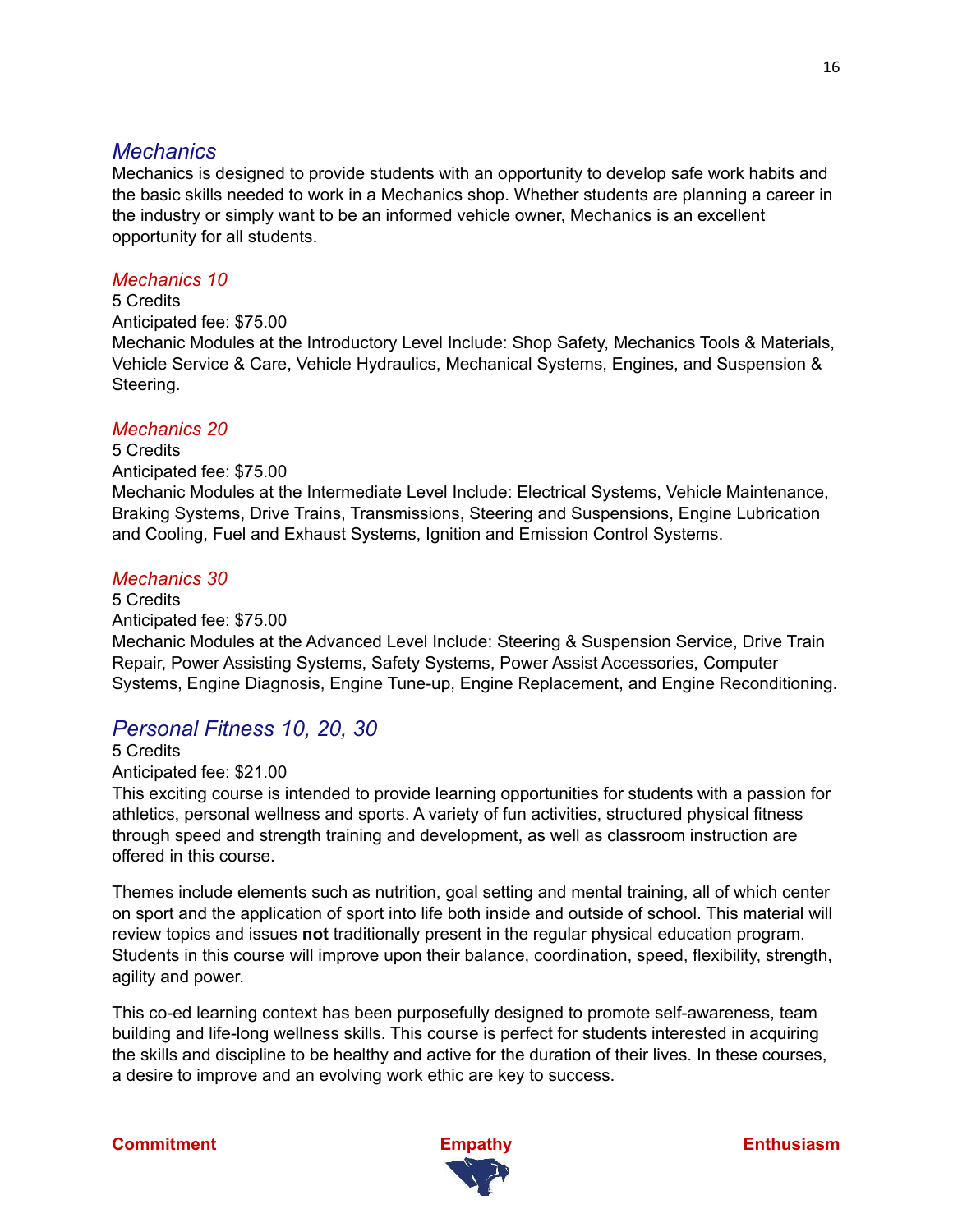# *Independent Study*

Independent Study is a designated block within the timetable where students work at their own pace on course materials in a designated location. This is a self-directed course wherein students at the introductory or advanced level work independently through materials provided in the online Brightspace platform. Students will work out of the Learning Commons at their own pace.

# *Aboriginal Studies 10*

#### 5 Credits

The focal point of Aboriginal Studies is the wealth and diverse nature of Aboriginal languages and cultures. It is intended to provide a conceptual framework for all learners to enhance understanding of the diverse Aboriginal cultures within Canada and the world.

This course is based on perspectives and worldviews of Aboriginal peoples. It includes the study of traditions and history of Aboriginal peoples in Canada, and particularly in Alberta. Student learning outcomes provide opportunities to examine such topics as governmental structures, literature, the arts and the sciences.

# *Creative Writing*

#### 3 Credits

Students will follow their writing interests and passions, writing in a variety of specific creative writing genres. Students will build and manage their own digital portfolios and participate in an actual publishing process.

# *Forensic Studies*

## 3 Credits

CSI anyone? In Forensics Studies students will investigate and evaluate the processes involved in the collection and preservation of crime scene evidence. As students delve into Forensics Studies, they will investigate and analyze the strengths and limitations of forensic evidence analysis. This course will focus on the ethical considerations involved in the use of forensic evidence. As well, students will explore a variety of occupations and potential career opportunities in the field of forensics.

# *General Psychology 20*

#### 3 Credits

What a curious thing the human brain is. In this course, you'll get a general overview of psychology, including its history and the psychological principles of learning and thinking. You'll also learn about stress and aggression, the influence of small groups, and the status of roles while gaining insights into neurosis and psychosis.

# *Learning Strategies 15, 25, 35*

#### 5 Credits

Learning Strategies allows students to explore their individual learning styles, interests, abilities and values. It provides students opportunities to investigate their academic attitudes and study habits while learning how to better prepare for exams and how to handle stress and other factors that affect their learning.



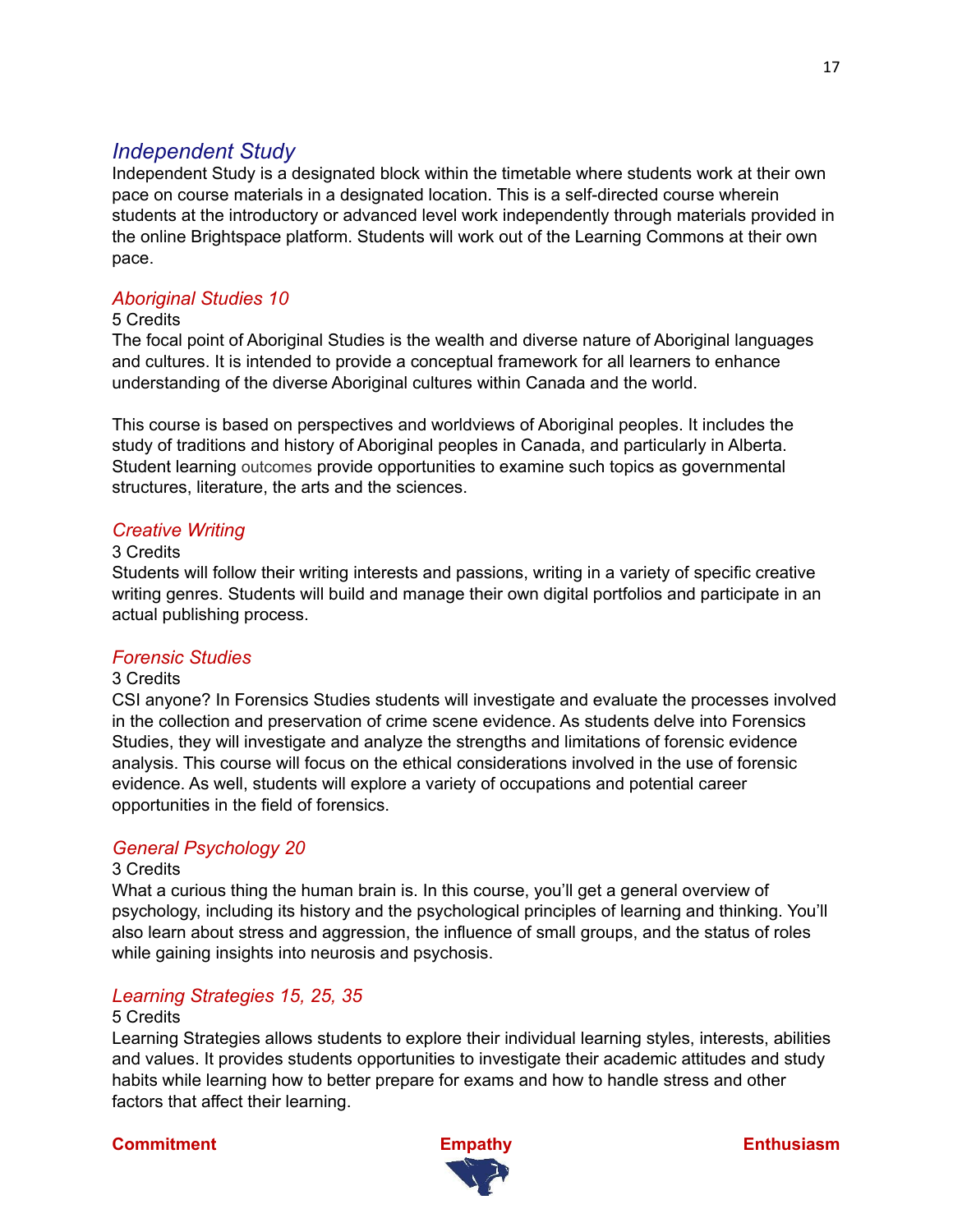### *Legal Studies 20, 30*

#### CTS Credits each level

Legal Studies is designed to provide you with the knowledge, skills and attitudes required to understand the impact of law in your daily lives. It is important that you are familiar with your individual rights and responsibilities as a citizen of Canada. Advanced legal course meets 30 level CTS graduation requirements in addition to Alexander Rutherford Scholarship requirements.

## *Marketing & Management 20, 30*

#### CTS Credits each level

This course is designed to teach you about marketing and management, having goods and services in the right place, at the right time, and at the right price for consumers. You will learn how to develop managerial and marketing skills that can be applied in your personal lives, the community and the workplace. You will examine target markets, design logos/slogans, create visual displays around the school, promote school events and have the opportunity to create your own venture. Advanced Marketing course meets 30 level CTS graduation requirements in addition to Alexander Rutherford Scholarship requirements.

#### *Psychology - Abnormal 35*

#### 3 Credits

Psychology - Abnormal 35 provides students with an overview of normal and abnormal behaviour within the conditions that affect individuals in our society. Students learn about perspectives of abnormality, causal factors, types of disorders, as well as assessment methods, prevention and treatment.

#### *Religious Studies*

#### 3 Credits

The Christian faith is built on the Holy Bible. These Holy Scriptures provide guidelines for living a full Christ-centered life. Christians are therefore obliged to study the Holy Bible in order to get a firm foundation of their faith. Christian schools should provide opportunities for students to learn about their Scriptures. In addition to a strong faith, students should be encouraged to develop critical thinking skills and to develop desirable personal characteristics. At the same time it is important for students to be respectful of other faiths including their beliefs, customs and practices, literature and traditions.

#### *Tourism*

#### CTS Credits each level

Tourism is one of the world's great industries. Even in times of economic slowdown, people need to travel for business and for pleasure. The Discover Tourism course is designed to introduce you to the travel and tourism industry and highlight some of the possible careers in travel and tourism you could pursue.

#### *Tourism Introductory Level*

At the completion of Introductory Tourism students will be able to identify tourism sectors and the different industries that make up each sector. Describe different types of travellers and the motivating factors for travelling. Identify the importance of providing quality guest service to

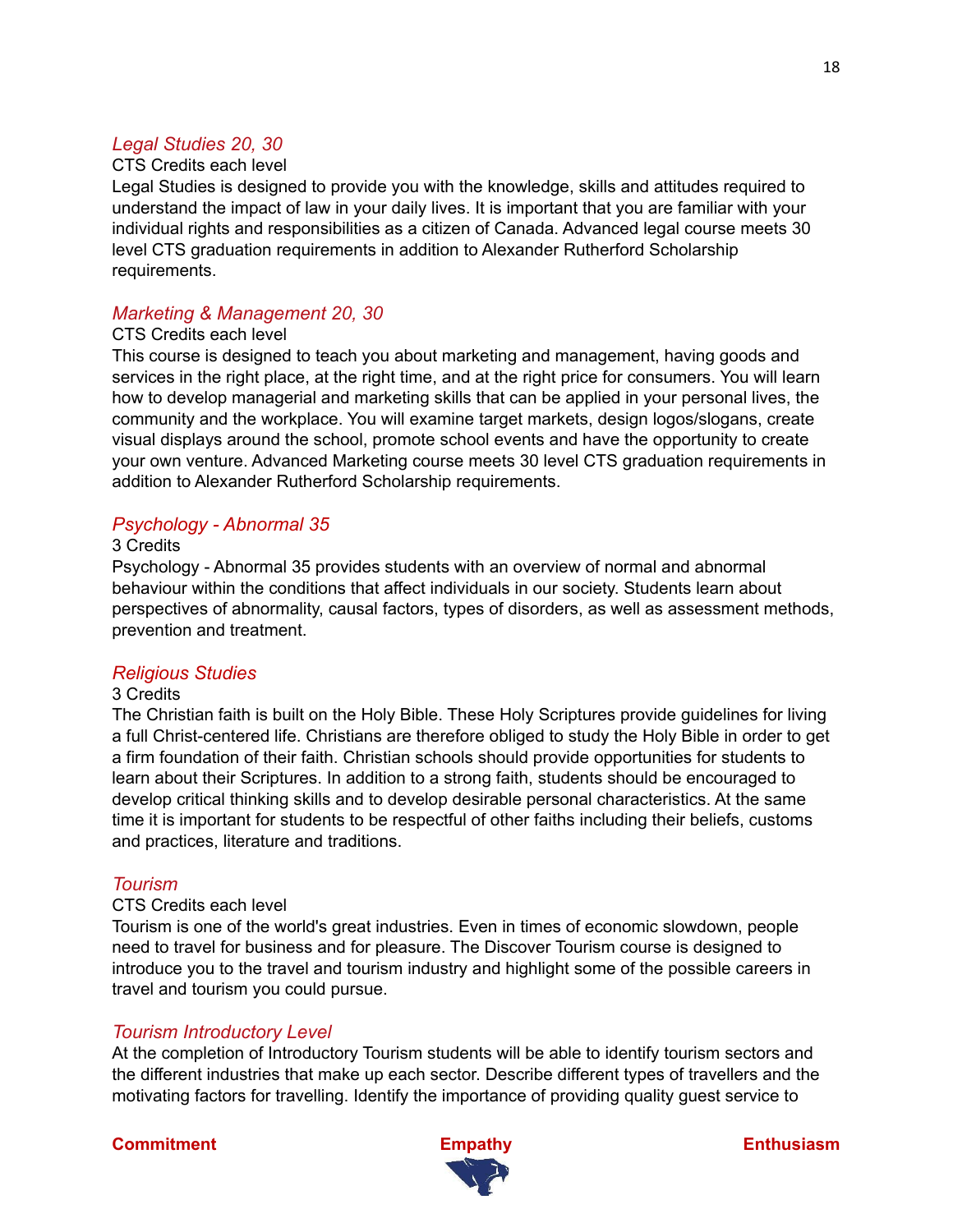customers and understand basic competencies in guest service. Moreover they will develop strategies for overseeing the safety and security of guests. Lastly, identify issues, operating policies and service standards relating to different accommodation types.

## *Tourism Advanced Level*

Prerequisite: Introductory Tourism

Students demonstrate knowledge of world tourism and geography by presenting travel information about North America and at least one other world region. Furthermore, students create and evaluate an Alberta or Canada tour package and/or an international travel package, including itinerary, tour and attractions information, and traveller information.

# *Other*

# *Fine Arts*

Allowing students to explore their creativity is an important component of a well-rounded education. Fine Arts courses serve to enrich the education of our students through exposure to Art, Drama and Instrumental Music. Students may include Art 30, Drama 30 or Instrumental Music 30 towards their GPA for a variety of post-secondary entrance requirements.

# *Art 10*

#### 5 Credits Anticipated fee: \$40.00

Art 10 focuses on the various aspects of visual learning including Drawing, Encounters and Composition. Students will be developing skills in drawing, painting, sculpture, and design and art appreciation. Students develop and maintain a sketchbook throughout the course.

# *Art 20*

5 Credits Anticipated fee: \$40.00 Prerequisite: minimum of 50% in Art 10

Art 20 focuses on the various aspects of visual learning including Drawing, Encounters and Composition. Students will continue developing skills in drawing, painting, sculpture, design and art appreciation while starting to develop a personal style and artist vision. Students develop and maintain a sketchbook throughout the course.

# *Art 30*

5 Credits Anticipated fee: \$40.00 Prerequisite: minimum of 50% in Art 20

Art 30 focuses on the various aspects of visual learning including Drawing, Encounters and Composition. Students will continue to enhance skills in drawing, painting, sculpture, design and art appreciation while developing their personal style and artist vision. Additionally students will develop and maintain a portfolio throughout the course which is useful when applying to post-secondary art programs. Students develop and maintain a sketchbook throughout the course.



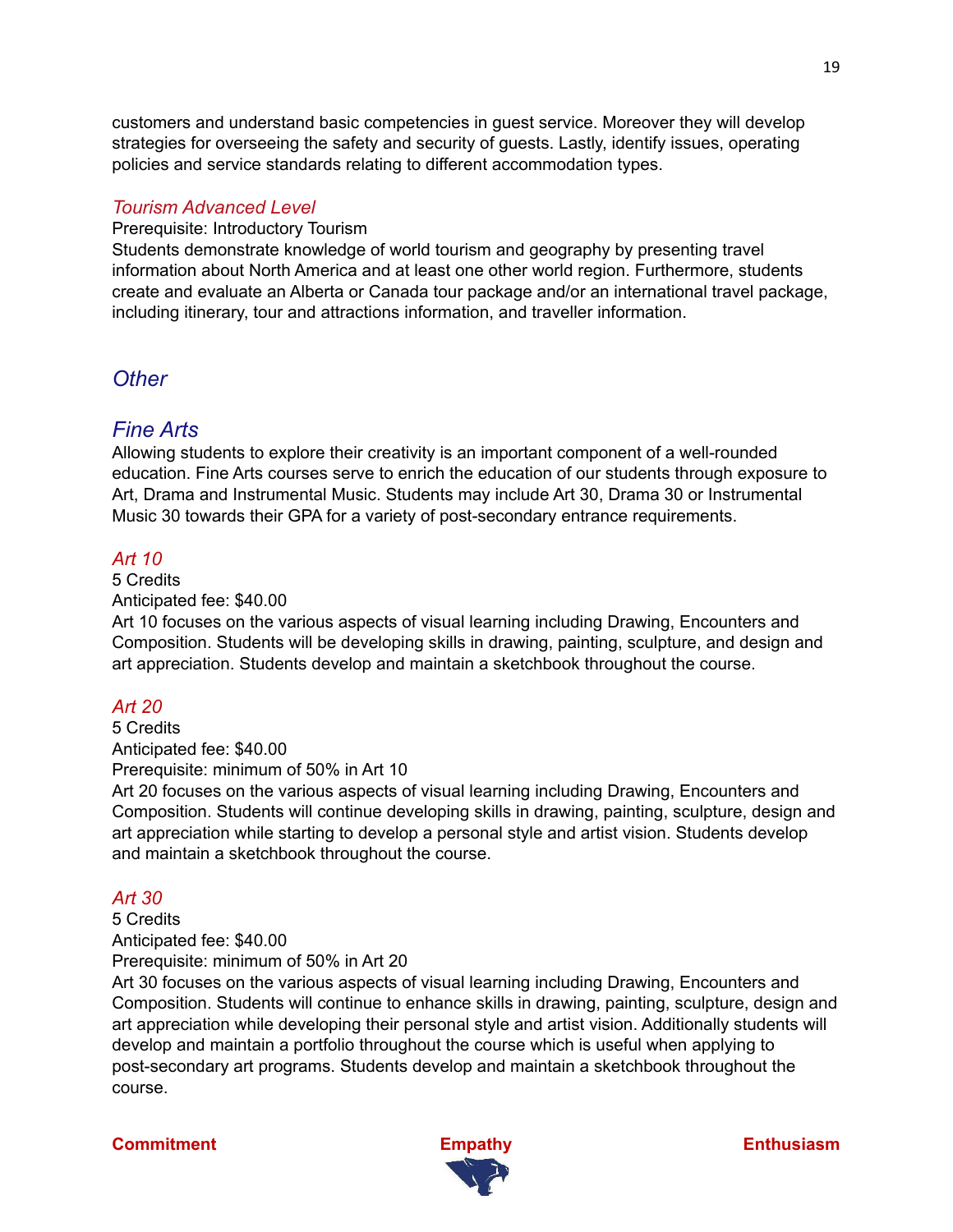# *Drama 10*

5 Credits Anticipated fee: \$25.00

Drama 10 provides an in-depth focus on dramatic disciplines of movement, speech, improvisation, acting and theatre studies with emphasis on the production of a final showcase either play or variety show. Students develop positive self-concept in an environment that focuses on teamwork. All students have an acting role and are responsible for technical aspects of their final production.

# *Drama 20*

5 Credits Anticipated fee: \$25.00 Prerequisite: minimum of 50% in Drama 10

Drama 20 further develops students' movement, speech, improvisation, acting and theatre studies with an emphasis on the production of a final showcase - either play or variety show. Technical theatre skills are enhanced and student directing and playwriting is introduced. All students have an acting role and are responsible for technical and directing aspects of their final production.

# *Drama 30*

5 Credits Anticipated fee: \$25.00

Prerequisite: minimum of 50% in Drama 20

Drama 30 provides an in-depth study of production elements such as movement, speech, improvisation, acting, theatre studies and directing with an emphasis on the production of a final showcase - either play or variety show. All students have an acting role in their final production. Drama 30 is accepted by universities and colleges as an entrance requirement for most faculties.

# *Instrumental Music 10, 20, 30 (Off timetable)*

5 Credits

Anticipated fee: \$100.00 (\$25.00 Course Fee, \$75.00 Instrument Rental Fee) Prerequisite: Special Permission of Instrumental Music 9 Non-semestered

This course is for students interested in learning concert wind music through playing woodwind, brass and percussion instruments. Previous playing experience is required. This course is performance oriented, but elements of music history, ear training, and theory will be included. Students will be preparing for concerts, festivals, clinics, and tours.

This class will run outside the regular timetable. Students will meet twice a week before school.